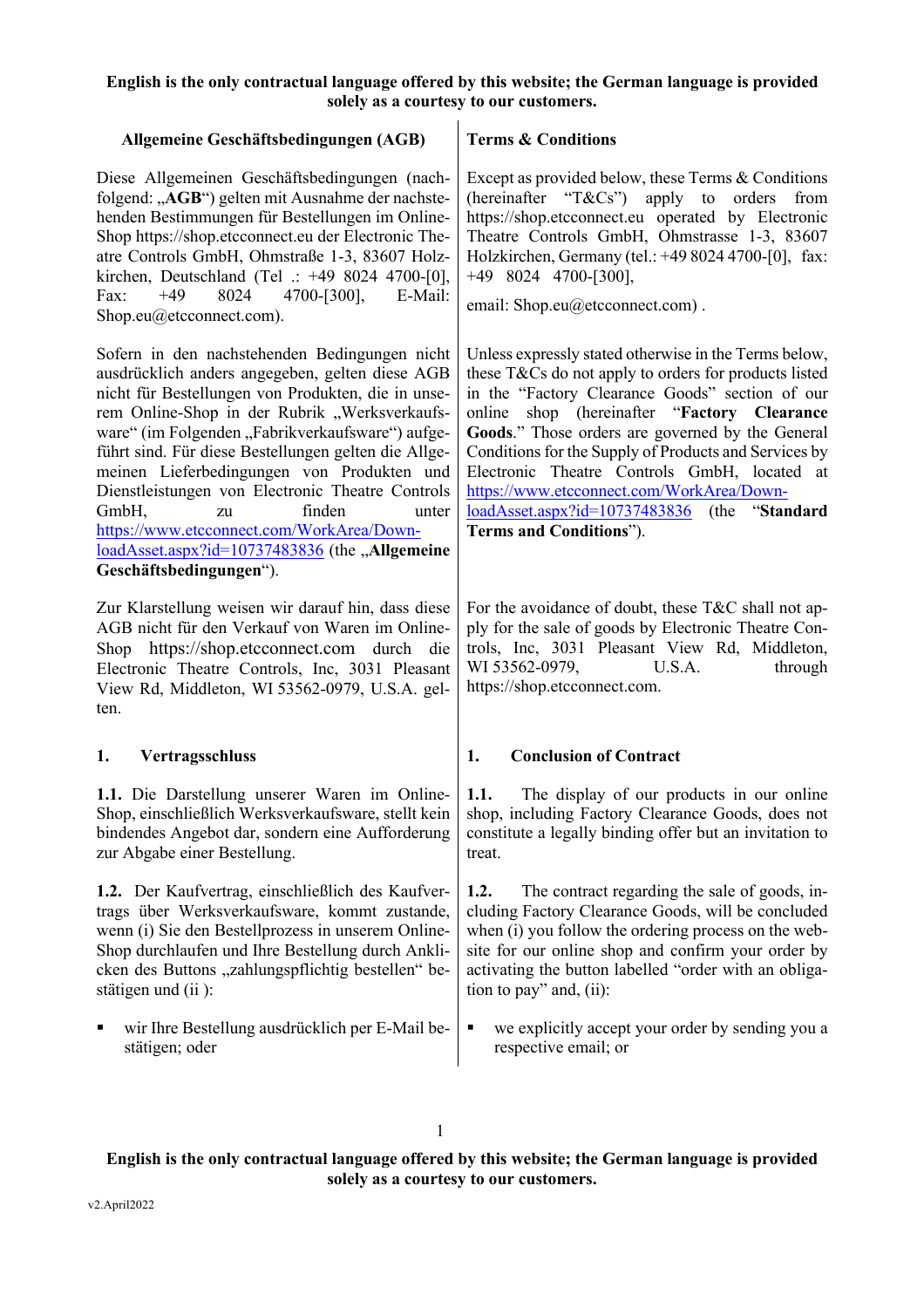- § wir die bestellten Waren versenden (bzw. die ersten Waren aus Ihrer Bestellung); oder
- § falls Sie per Kreditkarte bezahlen (Ziffer 4.3.1 unten): Ihre Kreditkarte mit dem vereinbarten Betrag belastet wird; oder
- § falls Sie per Paypal bezahlen (Ziffer **Error! Reference source not found.**): Ihre Zahlung von (PayPal (Europe) S.à r.l. et Cie, S.C.A. oder dem jeweiligen verbundenen Unternehmen) bestätigt wird.

**1.3** Zusätzlich werden wir den Eingang Ihrer Bestellung unverzüglich per E-Mail bestätigen. Zur Klarstellung weisen wir darauf hin, dass diese Eingangsbestätigung noch keine Annahme Ihrer Bestellung darstellt, sofern in dieser E-Mail nicht ausdrücklich etwas anderes erklärt wird.

**1.4** Wir werden Ihnen ferner eine Kopie aller Vertragsunterlagen, insbesondere einer Kopie Ihrer Bestellung und eine Kopie dieser AGB per E-Mail senden, so dass Sie diese dauerhaft abspeichern können. Darüber hinaus halten wir die Vertragsunterlagen nicht für Sie vor.

**1.5** Produkte, einschließlich Waren aus dem Werksverkauf, können leicht von ihren Abbildungen abweichen. Die Abbildungen der Produkte im Online-Shop dienen nur der Veranschaulichung.

**2.1.1.** Sofern Sie Verbraucher sind, haben Sie das Recht, binnen vierzehn Tagen ohne Angabe von Gründen den Vertrag zu widerrufen. Die Widerrufsfrist beträgt vierzehn Tage ab dem Tag, an dem Sie oder ein von Ihnen benannter Dritter, der nicht der Beförderer ist, die Waren in Besitz genommen haben bzw. hat.

**2.1.2.** Um Ihr Widerrufsrecht auszuüben, müssen Sie uns (Electronic Theatre Controls GmbH, Ohmstraße 1-3, 83607 Holzkirchen, Deutscland, Tel: + 49 (8024) 47 00-0, Fax: +49

- we ship the ordered goods (or the first goods from your order); or
- § if you have chosen payment by credit card (clause **Error! Reference source not found.**): your credit card is charged with the agreed amount; or
- **•** if you have chosen payment by PayPal (clause **Error! Reference source not found.**): your payment is confirmed by PayPal (PayPal (Europe) S.à r.l. et Cie, S.C.A. or the respective affiliated company).

**1.3.** In addition, we will immediately confirm receipt of your order by email. For the avoidance of doubt, this initial conformation does not constitute acceptance of your order unless explicitly set forth therein.

**1.4.** We will also provide you with a copy of all contractual documents, including a copy of your order as well as a copy of these T&Cs via email, which can be permanently saved by you. We will not additionally save the contractual documents for you.

**1.5.** Products, including Factory Clearance Goods, may vary slightly from their pictures. The images of the products on the online shop are for illustrative purposes only.

# **2. Widerruf 2. Withdrawal from Contract**

# **2.1. Widerrufsrecht 2.1 Right of Withdrawal**

**2.1.1.** If you are a consumer, you have the right to withdraw from the contract within 14 days without giving any reason. The withdrawal period will expire after 14 days from the day on which you acquire (or a third party other than the carrier and indicated by you acquires) physical possession of the good.

**2.1.2.** To exercise the right of withdrawal, you must inform us (Electronic Theatre Controls GmbH, Ohmstrasse 1-3, 83607 Holzkirchen, Germany, tel.: +49 (8024) 47 00-0, fax: +49 8024 4700 [300],

2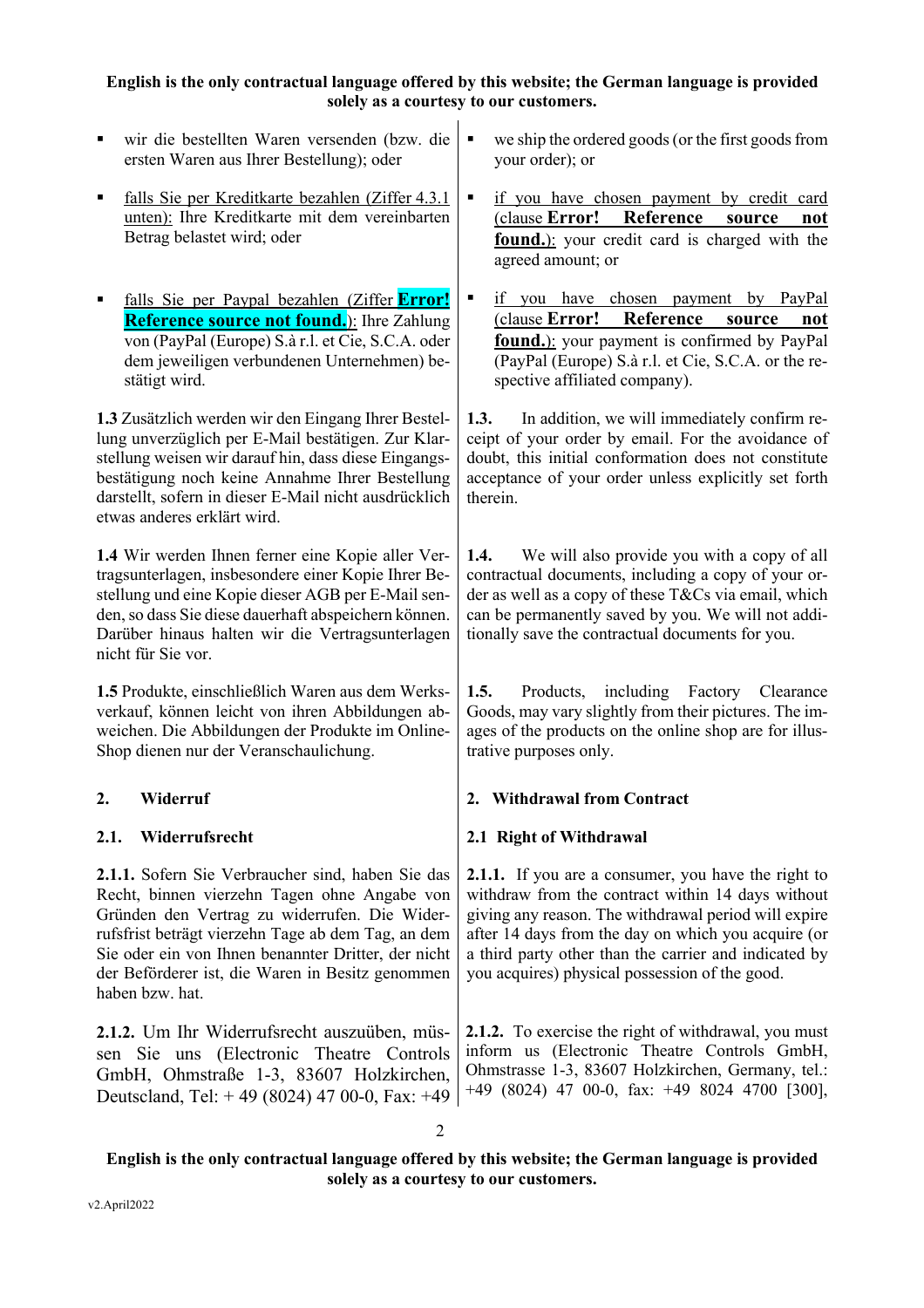8024 4700 [300], Email: Shop.eu@etcconnect.com) mittels einer eindeutigen Erklärung (z. B. ein mit der Post versandter Brief, Telefax oder E-Mail) über Ihren Entschluss, diesen Vertrag zu widerrufen, informieren. Sie können dafür das beigefügte Muster-Widerrufsformular verwenden, das jedoch nicht vorgeschrieben ist.

**2.1.3.** Zur Wahrung der Widerrufsfrist reicht es aus, dass Sie die Mitteilung über die Ausübung des Widerrufsrechts vor Ablauf der Widerrufsfrist absenden.

**2.2.1.** Wenn Sie diesen Vertrag widerrufen, haben wir Ihnen alle Zahlungen, die wir von Ihnen erhalten haben, einschließlich der Lieferkosten (mit Ausnahme der zusätzlichen Kosten, die sich daraus ergeben, dass Sie eine andere Art der Lieferung als die von uns angebotene, günstigste Standardlieferung gewählt haben), unverzüglich und spätestens binnen vierzehn Tagen ab dem Tag zurückzuzahlen, an dem die Mitteilung über Ihren Widerruf dieses Vertrags bei uns eingegangen ist. Wir können die Rückzahlung verweigern, bis wir die Waren wieder zurückerhalten haben oder bis Sie den Nachweis erbracht haben, dass Sie die Waren zurückgesandt haben, je nachdem, welches der frühere Zeitpunkt ist.

**2.2.2.** Für diese Rückzahlung verwenden wir dasselbe Zahlungsmittel, das Sie bei der ursprünglichen Transaktion eingesetzt haben, es sei denn, mit Ihnen wurde ausdrücklich etwas anderes vereinbart; in keinem Fall werden Ihnen wegen dieser Rückzahlung Entgelte berechnet.

**2.2.3.** Sie haben die Waren unverzüglich und in jedem Fall spätestens binnen vierzehn Tagen ab dem Tag, an dem Sie uns über den Widerruf dieses Vertrags unterrichten, an uns zurückzusenden oder zu übergeben. Die Frist ist gewahrt, wenn Sie die Waren vor Ablauf der Frist von vierzehn Tagen absenden.

**2.2.4.** Sie tragen die unmittelbaren Kosten für die Rücksendung der Waren.

email: Shop.eu@etcconnect.com) of your decision to withdraw from this contract by an unequivocal statement (e.g. a letter sent by post, fax or email). You may use the attached model withdrawal form, but it is not obligatory.

**2.1.3.** To meet the withdrawal deadline, it is sufficient for you to send your communication concerning your exercise of the right of withdrawal before the withdrawal period has expired.

### **2.2. Folgen des Widerrufs 2.2. Effects of Withdrawal**

**2.2.1.** If you withdraw from this contract, we shall reimburse to you all payments received from you, including the costs of delivery (with the exception of the supplementary costs resulting from your choice of a type of delivery other than the least expensive type of standard delivery offered by us), without undue delay and in any event not later than 14 days from the day on which we are informed about your decision to withdraw from the contract. However, we may withhold reimbursement until we have received the goods back or you have supplied evidence of having sent back the goods, whichever is the earliest.

**2.2.2.** We will carry out such reimbursement using the same means of payment as you used for the initial transaction, unless you have expressly agreed otherwise; in any event, you will not incur any fees as a result of such reimbursement.

**2.2.3.** You shall send back the goods or hand them over to us without undue delay and in any event not later than 14 days from the day on which you communicate your withdrawal from this contract to us. The deadline is met if you send back the goods before the period of 14 days has expired.

**2.2.4.** You will have to bear the direct cost of returning the goods.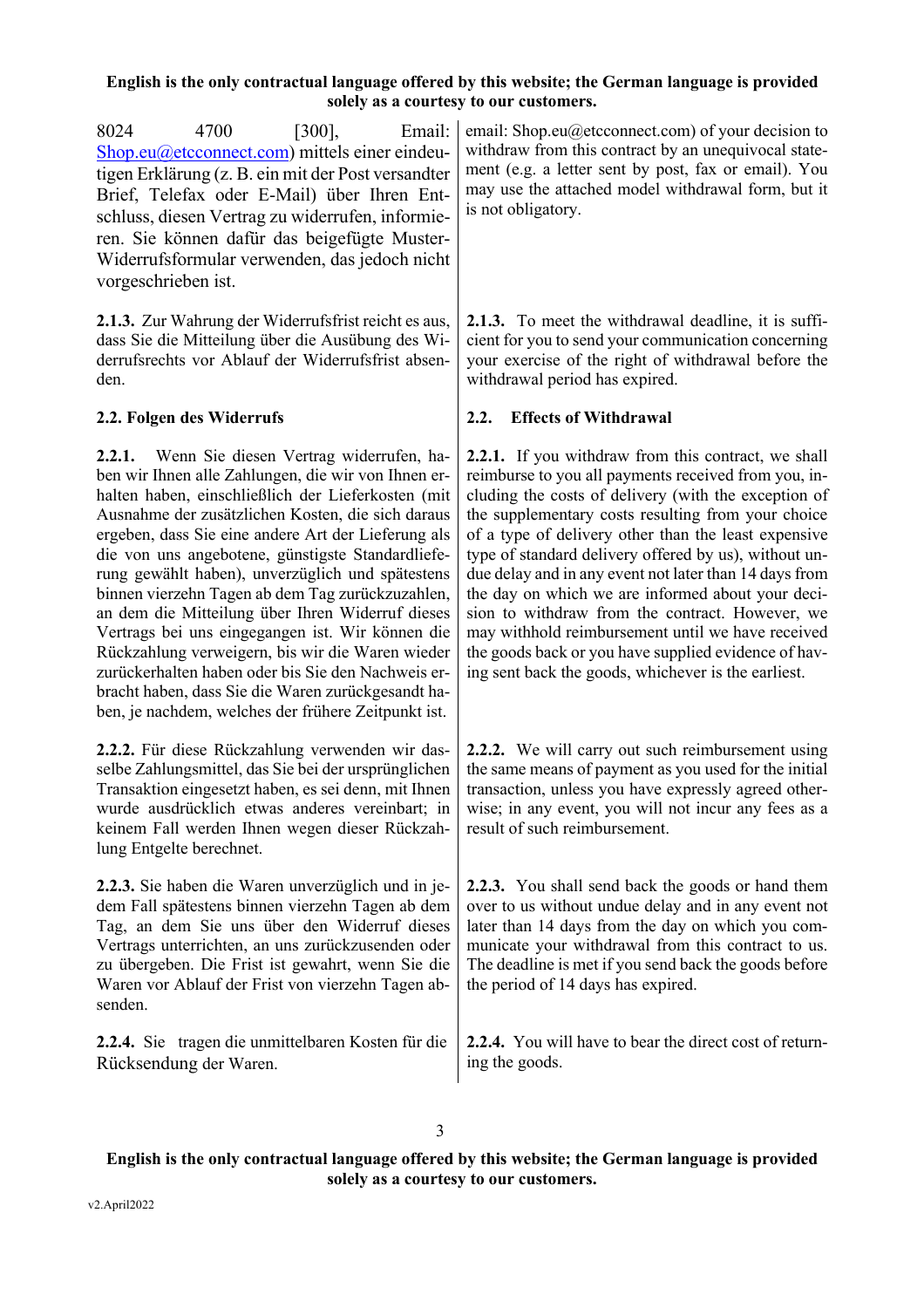**2.2.5.** Sie müssen für einen etwaigen Wertverlust der Waren nur aufkommen, wenn dieser Wertverlust auf einen zur Prüfung der Beschaffenheit, Eigenschaften und Funktionsweise der Waren nicht notwendigen Umgang mit ihnen zurückzuführen ist.

# **3. Preise; Steuren 3. Prices; Taxes**

**3.1.** Die in unserem Online-Shop angegebenen Preise, auch für Waren aus dem Werksverkauf, enthalten die gesetzliche Mehrwertsteuer und andere gesetzliche Verbrauchsteuern.

**3.2.** Die vorgenannten Steuern hängen von dem Land ab, in das die Waren geliefert werden. Falls Sie während des Bestellvorgangs ein anderes Land für die Lieferung auswählen, wird der Endpreis entsprechend angepasst. Ihnen wir in jedem Fall der korrekte Endpreis einschließlich aller zutreffenden Steuern auf der letzten Seite angezeigt, auf der sie Ihre Bestellung über die Schaltfläche mit der Beschriftung "kaufen" bzw. "kostenpflichtig bestellen" absenden können.

**3.3.** Für Lieferungen nach außerhalb der Europäischen Union werden wir keine Verbrauchssteuern berechnen. Es können jedoch Importzölle und – steuern anfallen, die die zuständigen Behörden von Ihnen erheben.

# **4. Lieferbedingungen 4. Delivery Terms**

**4.1.** Wir liefern die Waren in die unten aufgeführten Länder. Eine Abholung in unserem Lagerhaus ist leider nicht möglich.

# **4.2 Allgemeines 4.2 General**

**4.2.1.** Falls Sie mehrere Waren bestellen, sind wir berechtigt, diese in mehrere Lieferungen aufzuteilen. Sie müssen in diesem Fall keine zusätzlichen Versandkosten tragen.

**4.2.2.** Falls eine Lieferung durch Ihr Verschulden zurückgesendet wird (z. B., weil Sie fahrlässig oder vorsätzlich eine falsche Adresse nennen oder weil Sie es fahrlässig oder vorsätzlich unterlassen, ein Paket bei der Postfiliale oder dem Depot des Beför**2.2.5.** You are only liable for any diminished value of the goods resulting from the handling other than what is necessary to establish the nature, characteristics and functioning of the goods.

**3.1.** The prices shown in our online shop, including those for Factory Clearance Goods, include the applicable value-added tax (VAT) as well as other applicable consumption taxes.

**3.2.** The aforementioned taxes depend on the country to where the goods are delivered. If you choose a different country for delivery during checkout, the total prices of the goods may change accordingly. You will always be shown the correct price including all applicable taxes on the last page before you place your order by activating the button labelled "buy" or "order with an obligation to pay".

**3.3.** For deliveries outside of the European Union, we will not charge any consumption taxes. However, you may be required to pay import duties and taxes by your local authorities.

**4.1** We will ship the goods to the countries listed below. Unfortunately, we cannot offer you the opportunity to pick up the goods at our warehouse.

**4.2.1.** If you order multiple goods, we may split your order into multiple deliveries at our convenience. In this case, you will not be charged additional delivery costs.

**4.2.2.** In case that shipments are returned due to negligent or wilful act of yours, in particular if you negligently or deliberately provide us with an incorrect address or if you negligently or deliberately fail to pick up the parcel(s) from your local post office or carrier's depot despite having been properly notified,

4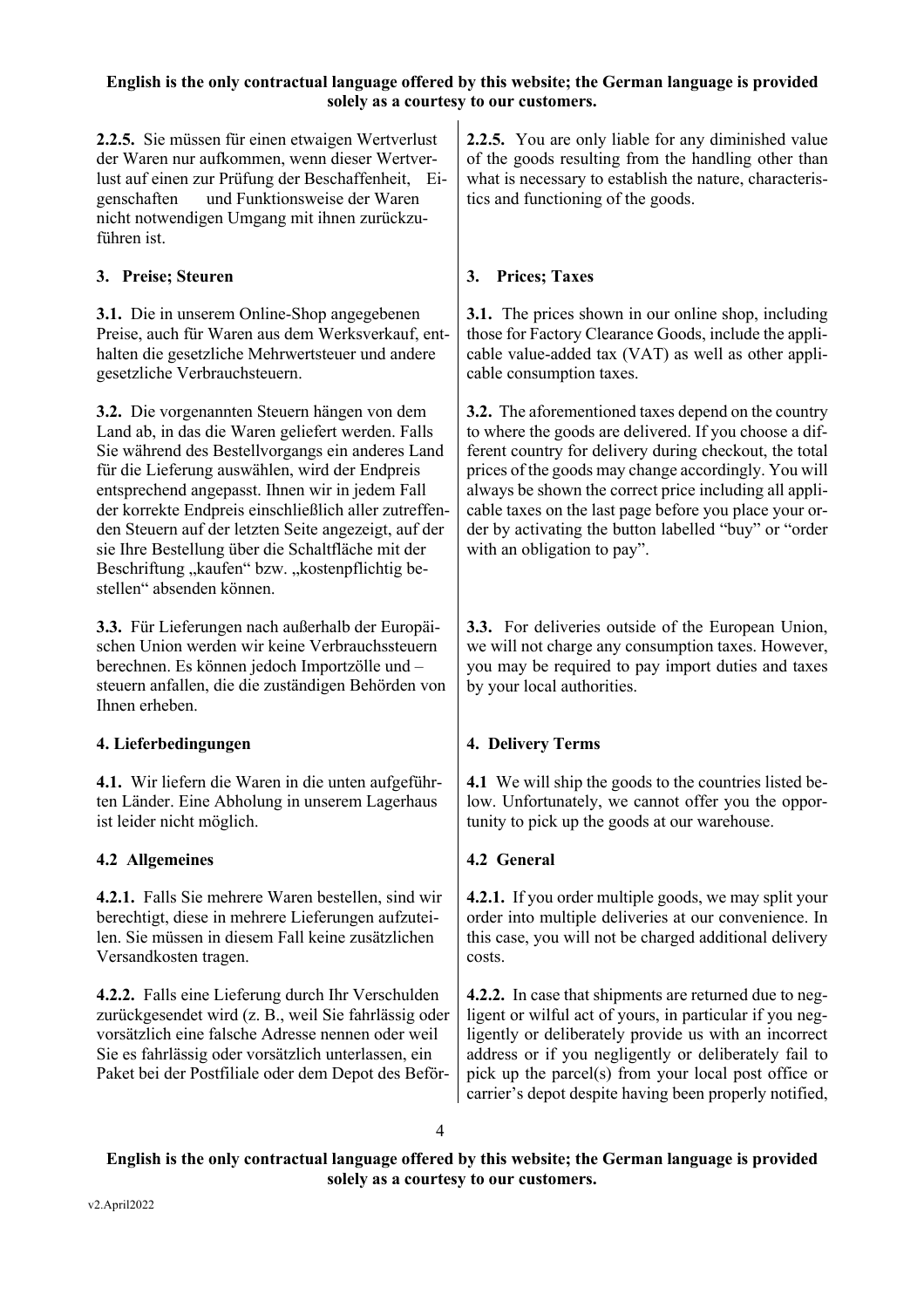derers abholen, obwohl Sie ordnungsgemäß benachrichtigt wurden), haben Sie die hierdurch entstehenden zusätzlichen Versandkosten zu tragen.

### **4.3. Versandkosten 4.3. Shipping**

Für eine Lieferung nach Deutschland fallen folgende Versandkosten an:

| Gewicht bis 2 kg                    | 5,00 EUR (inkl. USt.)  |
|-------------------------------------|------------------------|
| $2$ kg bis 5 kg                     | 7,00 EUR (inkl. USt.)  |
| $5$ kg bis 10 kg                    | 9,00 EUR (inkl. USt.)  |
| $10 \text{ kg}$ bis $30 \text{ kg}$ | 17,00 EUR (inkl. USt.) |
| $\geq$ 31 kg je 30 kg               | 35,00 EUR (inkl. USt.) |

### **4.3.2. Andere Länder 4.3.2. Other countries**

Für eine Lieferung in andere Länder fallen folgende Versandkosten an:

### **Versand nach EU Land Zone 1:** Gewicht

| Gewicht bis 2 kg                    | 12,00 EUR (inkl. USt.)         |
|-------------------------------------|--------------------------------|
| $2$ kg bis 5 kg                     | 16,00 EUR (inkl. USt.)         |
| $5$ kg bis $10$ kg                  | 22,00 EUR (inkl. USt.)         |
| $10 \text{ kg}$ bis $30 \text{ kg}$ | 47,00 EUR (inkl. USt.)         |
| $\geq$ 31 kg je 30 kg               | 47,000<br>(inkl.<br><b>EUR</b> |

# **Versand nach EU Land Zone 2:**

| Gewicht bis 1 kg                    | 9,00 EUR (inkl. USt.)  |
|-------------------------------------|------------------------|
| $1$ kg bis $10$ kg                  | 17,00 EUR (inkl. USt.) |
| $10 \text{ kg}$ bis $20 \text{ kg}$ | 26,00 EUR (inkl. USt.) |
| $20 \text{ kg}$ bis $30 \text{ kg}$ | 49,00 EUR (inkl. USt.) |
| $\geq$ 31 kg je 30 kg               | 49,00 EUR (inkl. USt.) |

you will be required to pay any additional delivery costs incurred.

### **4.3.1. Deutschland 4.3.1. Germany (Domestic)**

Delivery cost to Germany will be as follows:

| Weight up to 2 kg      | 5,00 EUR (incl. VAT)  |
|------------------------|-----------------------|
| 2 kg up to $5$ kg      | 7,00 EUR (incl. VAT)  |
| $5$ kg up to $10$ kg   | 9,00 EUR (incl. VAT)  |
| 10 kg up to $30$ kg    | 17,00 EUR (incl. VAT) |
| $\geq$ 31 kg per 30 kg | 35,00 EUR (incl. VAT) |

Delivery cost to other countries will be as follows:

### **Shipping to EU Country Zone 1:**

| Weight up to 2 kg      | 12,00 EUR (incl. VAT) |
|------------------------|-----------------------|
| $2$ kg up to $5$ kg    | 16,00 EUR (incl. VAT) |
| $5$ kg up to $10$ kg   | 22,00 EUR (incl. VAT) |
| 10 kg up to $31$ kg    | 47,00 EUR (incl. VAT) |
| $\geq$ 31 kg per 30 kg | 47,00 EUR (invl. VAT) |

# **Shipping to EU Country Zone 2:**

| Weight up to 1 kg                     | 9,00 EUR (incl. VAT)  |
|---------------------------------------|-----------------------|
| 1 kg up to $20$ kg                    | 17,00 EUR (incl. VAT) |
| 10 kg up to $20$ kg                   | 26,00 EUR (incl. VAT) |
| $20 \text{ kg}$ up to $30 \text{ kg}$ | 49,00 EUR (incl. VAT) |
| $\geq$ 31 kg per 30 kg                | 49,00 EUR (invl. VAT) |

# 5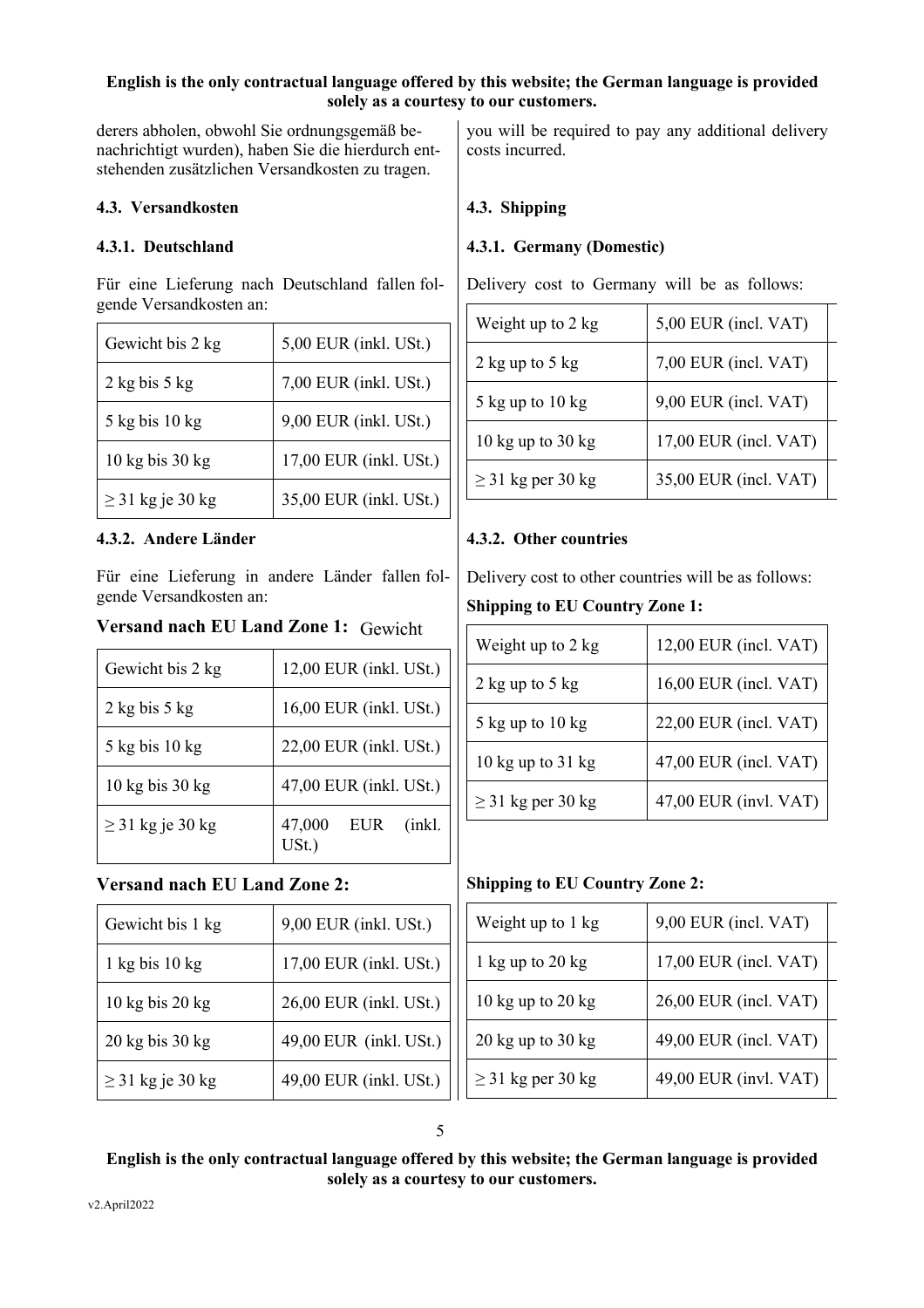| Versand nach EFTA Länder:            |                                            | <b>Shipping to EFTA Länder:</b>       |                                         |  |  |
|--------------------------------------|--------------------------------------------|---------------------------------------|-----------------------------------------|--|--|
| Gewicht bis 5 kg                     | 31,00 EUR (inkl. USt.)                     | Weight up to 5 kg                     | $31,00$ EUR (incl. VAT)                 |  |  |
| 5 kg bis 10 kg                       | 41,00 EUR (inkl. USt.)                     | 5 kg up to 10 kg                      | $41,00$ EUR (incl. VAT)                 |  |  |
| $10$ kg bis $20$ kg                  | 56,00 EUR (inkl. USt.)                     | 10 $kg$ up to 20 $kg$                 | 56,00 EUR (incl. VAT)                   |  |  |
| $20$ kg bis $30$ kg                  | 76,00 EUR (inkl. USt.)                     | $20 \text{ kg}$ up to $30 \text{ kg}$ | 76,00 EUR (incl. VAT)                   |  |  |
| $\geq$ 31 kg je 30 kg                | 76,00 EUR (inkl. USt.)                     | $\geq$ 31 kg per 30 kg                | 76,00 EUR (invl. VAT)                   |  |  |
| <b>Versand nach GUS States:</b>      |                                            | <b>Shipping to GUS States:</b>        |                                         |  |  |
| Gewicht bis 5 kg                     | 31,00 EUR (inkl. USt.)                     | Weight up to 5 kg                     | 31,00 EUR (incl. VAT)                   |  |  |
| $5$ kg bis 10 kg                     | 47,00 EUR (inkl. USt.)                     | 5 kg up to 10 kg                      | $47,00$ EUR (incl. VAT)                 |  |  |
| $10$ kg bis $20$ kg                  | 66,00 EUR (inkl. USt.)                     | 10 $kg$ up to 20 $kg$                 | $66,00$ EUR (incl. VAT)                 |  |  |
| $20$ kg bis $30$ kg                  | 126,00<br><b>EUR</b><br>$(nkl)$ .<br>USt.) | $20 \text{ kg}$ up to $30 \text{ kg}$ | 126,00<br><b>EUR</b><br>(incl.<br>VAT)  |  |  |
| $\geq$ 31 kg je 30 kg                | 126,00<br><b>EUR</b><br>(inkl.<br>USt.     | $\geq$ 31 kg per 30 kg                | 126,00<br><b>EUR</b><br>(invl.<br>VAT)  |  |  |
| <b>Versand nach Medit. Surround:</b> |                                            | <b>Shipping to Medit. Surround:</b>   |                                         |  |  |
| Gewicht bis 5 kg                     | 38,00 EUR (inkl. USt.)                     | Weight up to 5 kg                     | 38,00 EUR (incl. VAT)                   |  |  |
| 5 kg bis 10 kg                       | 52,00 EUR (inkl. USt.)                     | 5 kg up to 10 kg                      | 52,00 EUR (incl. VAT)                   |  |  |
| $10$ kg bis $20$ kg                  | 78,00 EUR (inkl. USt.)                     | 10 kg up to 20 kg                     | 78,00 EUR (incl. VAT)                   |  |  |
| $20$ kg bis $30$ kg                  | 130,00 EUR<br>(inkl.<br>USt.               | $20$ kg up to $30$ kg                 | 130,00<br><b>EUR</b><br>(incl.<br>VAT)  |  |  |
| $\geq$ 30 kg je 30 kg                | 130,00<br><b>EUR</b><br>$(nk)$ .<br>USt.   | $\geq$ 30 kg per 30 kg                | <b>EUR</b><br>130,00<br>(invl.)<br>VAT) |  |  |
| <b>Versand nach South Africa:</b>    |                                            | <b>Shipping to South Africa:</b>      |                                         |  |  |
| Gewicht bis 5 kg                     | 46,00 EUR (inkl. USt.)                     | Weight up to 5 kg                     | 46,00 EUR (incl. VAT)                   |  |  |
| 5 kg bis 10 kg                       | 62,00 EUR (inkl. USt.)                     | $5$ kg up to $10$ kg                  | 62,00 EUR (incl. VAT)                   |  |  |
| 10 kg bis 20 kg                      | 110,00<br>(inkl.<br><b>EUR</b><br>$USt.$ ) | $10$ kg up to $20$ kg                 | 110,00<br><b>EUR</b><br>(incl.<br>VAT)  |  |  |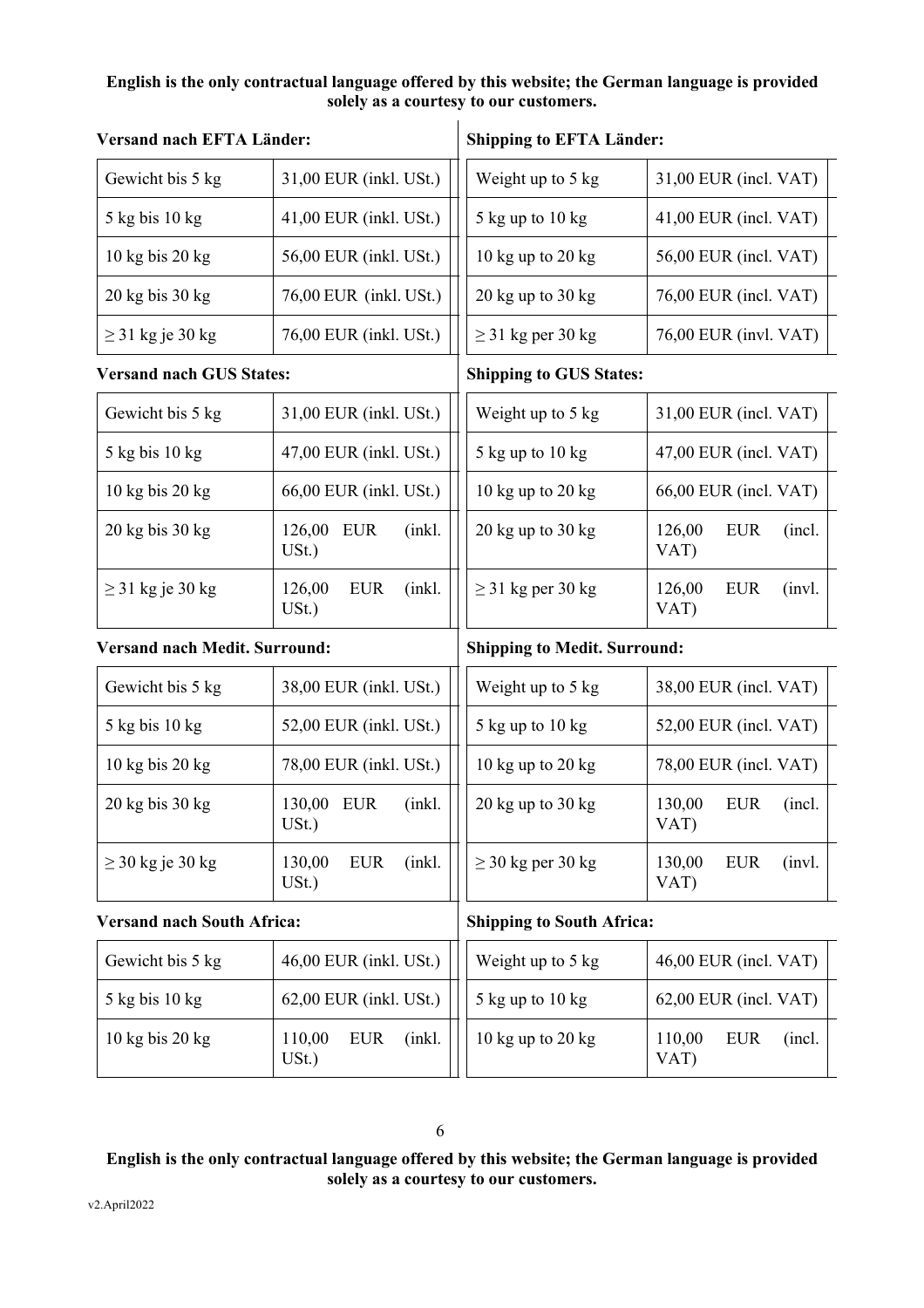| $20 \text{ kg}$ bis $30 \text{ kg}$ | 210,00 EUR<br>USt.           | (inkl. | $20 \text{ kg}$ up to $30 \text{ kg}$ | 210,00<br>VAT) | <b>EUR</b> | (incl.       |  |
|-------------------------------------|------------------------------|--------|---------------------------------------|----------------|------------|--------------|--|
| $\geq$ 30 kg je 30 kg               | <b>EUR</b><br>210,00<br>USt. | (nkl)  | $\geq$ 30 kg per 30 kg                | 210,00<br>VAT  | <b>EUR</b> | $\int$ invl. |  |

### **Versand nach United Arab Emirates:**

| Gewicht bis 5 kg                    | 46,00 EUR (inkl. USt.)                  |
|-------------------------------------|-----------------------------------------|
| $5$ kg bis 10 kg                    | 72,00 EUR (inkl. USt.)                  |
| $10 \text{ kg}$ bis $20 \text{ kg}$ | 120,00<br><b>EUR</b><br>(inkl.<br>USt.) |
| $20$ kg bis $30$ kg                 | 250,00<br>EUR<br>(inkl.<br>$USt.$ )     |
| $\geq$ 30 kg je 30 kg               | 250,00<br>(inkl.<br><b>EUR</b><br>USt.) |

# **Versand nach Rest of the World:**

| Gewicht bis 5 kg      | 46,00 EUR (inkl. USt.)     |
|-----------------------|----------------------------|
| $5$ kg bis 10 kg      | 72,00 EUR (inkl. USt.)     |
| $\geq 10$ kg je 10 kg | 180,00 EUR (inkl.<br>USt.) |

Wir bieten die folgenden Zahlungsarten an: We offer the following payments methods.

# **4.4.1. Kreditkarte**

Sie können mit VISA oder Mastercard bezahlen. Ihre Kreditkarte wird am Ende des Bestellvorgangs belastet**.** Zusätzlich zu den in den AGB genannten Zahlungsbedingungen haben Sie in diesem Abschnitt für Werksverkaufsware die Möglichkeit, per Kreditkarte zu bezahlen.

# **4.4.2. PayPal**

Ihr PayPal-Konto wird am Ende des Bestellvorgangs belastet. Um mit PayPal zu bezahlen, benötigen Sie ein Konto bei dem Zahlungsanbieter PayPal (Europe) S.à r.l. et Cie, S.C.A. oder einem verbundenen Unternehmen. PayPal kann

| Weight up to 5 kg                     | 46,00 EUR (incl. VAT)                  |
|---------------------------------------|----------------------------------------|
| 5 kg up to $10 \text{ kg}$            | $72,00$ EUR (incl. VAT)                |
| 10 kg up to $20$ kg                   | 120,00<br>EUR<br>(incl.<br>VAT)        |
| $20 \text{ kg}$ up to $30 \text{ kg}$ | 250,00<br>(incl.<br><b>EUR</b><br>VAT) |
| $\geq$ 30 kg per 30 kg                | 250,00<br>(invl.<br>EUR<br>VAT)        |

# **Shipping to the Rest of the World:**

**Shipping to United Arab Emirates:**

| Weight up to 5 kg      | 46,00 EUR (incl. VAT)        |
|------------------------|------------------------------|
| $5$ kg up to $10$ kg   | 72,00 EUR (incl. VAT)        |
| $\geq 10$ kg per 10 kg | 180,00<br>EUR (invl.<br>VAT) |

# **4.4. Zahlungsarten 4.4. Payment methods**

# **4.4.1. Credit Card**

You can pay via VISA or Mastercard. Your credit card will be charged at the end of the ordering process. In addition to the payments terms stated in the Standard Terms and Conditions, for Factory Clearance Goods, you have the option to pay with a credit card under this section.

# **4.4.2. PayPal**

Your PayPal account will be charged at the end of the ordering process. In order to pay via PayPal, you will need to open an account with the online payment provider PayPal (Europe) S.à r.l. et Cie, S.C.A. or one of

**English is the only contractual language offered by this website; the German language is provided solely as a courtesy to our customers.**

7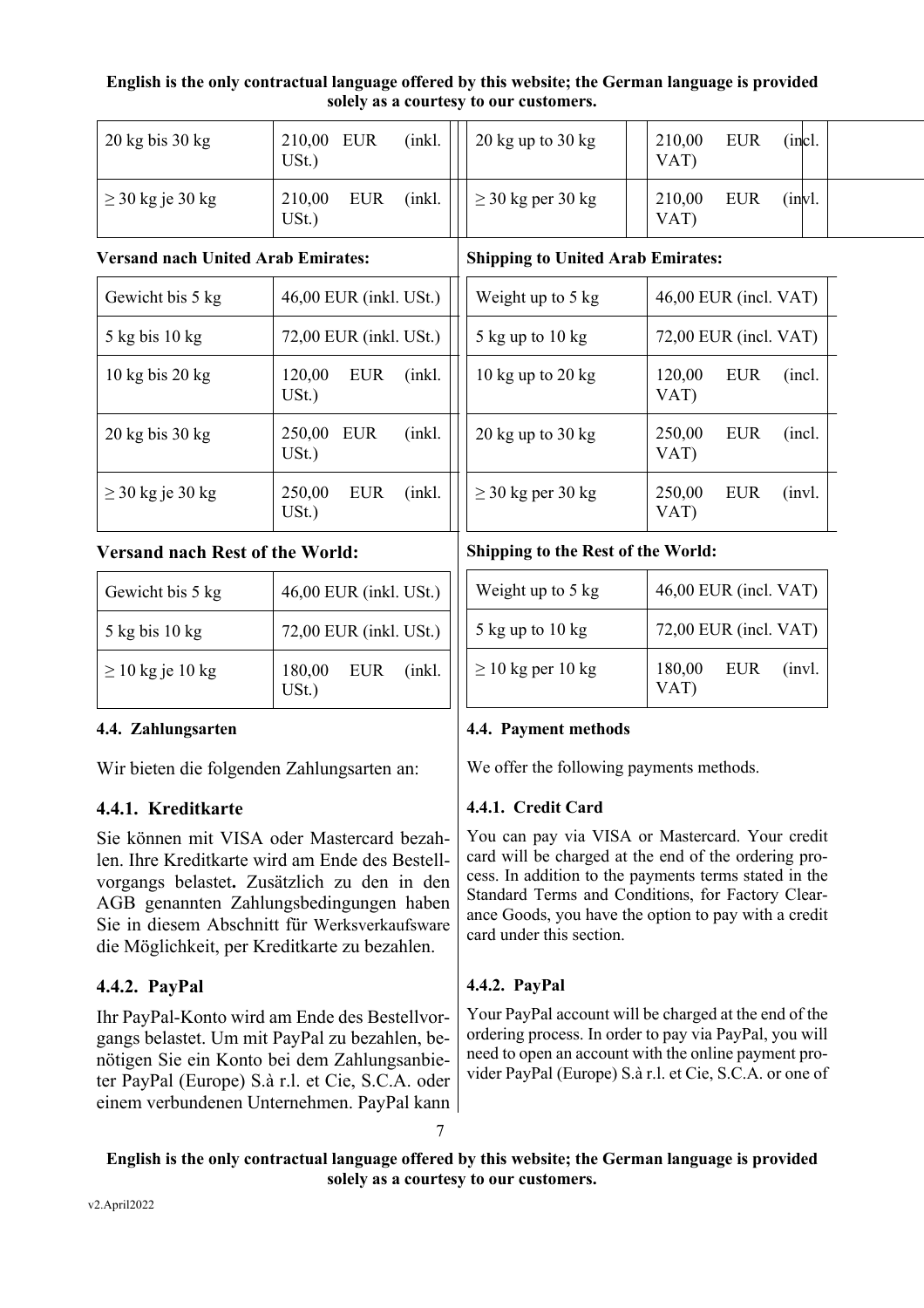auch eine Zahlung ohne Konto zulassen (Gastkonto). Zusätzlich zu den in den Allgemeinen Geschäftsbedingungen genannten Zahlungsbedingungen haben Sie in diesem Abschnitt die Möglichkeit, für Werksverkaufsware mit PayPal zu bezahlen.

# **5. Eigentumsvorbehalt**

Wir behalten uns das Eigentum an den gelieferten Waren bis zur vollständigen Zahlung des Kaufpreises vor.

**6.1.** Falls die Waren einen Mangel aufweisen (oder falls wir die falschen Waren liefern), stehen Ihnen gesetzliche Gewährleistungsrechte nach deutschem Recht zu.

**6.2.** Falls Sie Verbraucher sind, beträgt der Gewährleistungszeitraum (Verjährungsfrist für Gewährleistungsansprüche) zwei Jahre ab dem Tag, an dem Sie oder ein von Ihnen benannter Dritter, der nicht der Beförderer ist, die Waren in Besitz genommen haben bzw. hat.

Falls Sie kein Verbraucher sind, verkürzt sich der Gewährleistungszeitrum auf ein Jahr. Ausgenommen hiervon ist unsere Haftung für

(i) Schäden aus der Verletzung des Lebens, des Körpers oder der Gesundheit, die auf einer vorsätzlichen oder fahrlässigen Pflichtverletzung durch uns oder durch einen unserer gesetzlichen Vertreter oder Erfüllungsgehilfen beruhen, und (ii) sonstige Schäden, die auf einer vorsätzlichen oder grob fahrlässigen Pflichtverletzung durch uns oder durch einen unserer gesetzlichen Vertreter oder Erfüllungsgehilfen beruhen (vgl. hierzu auch Ziffer 7.1 unten).

Abweichend von den Allgemeinen Geschäftsbedingungen verjähren Gewährleistungsansprüche für Werksverkaufsware 90 Tage ab Ablieferung der Produkte, sofern eine Abnahme erforderlich ist, ab Abnahme.

its affiliated companies. PayPal may also al- low payments without an account (guest access). In addition to the payments terms stated in the Standard Terms and Conditions, for Factory Clearance Goods, you have the option to pay with PayPal under this section.

# **5. Retention of Title**

We shall retain title to the delivered goods until you have fully paid the purchase price.

# **6. Gewährleistung 6. Warranty (***Gewährleistung***)**

**6.1.** In case that the goods are defective (or in case that we deliver the wrong goods), you will be entitled to statutory warranty rights under German law.

**6.2.** If you are a consumer, the warranty period (prescription) will be 2 years from the day on which you acquire (or a third party other than the carrier and indicated by you acquires) physical possession of the goods.

If you are not a consumer, the warranty period will be reduced to 1 year, except for our liability (i) for damages resulting from injury to life, body or health due to negligent breach of a duty by us, our legal representatives or persons used to perform any of our obligations (vicarious agents) and (ii) for other damages resulting from an intentional or grossly negligent breach of duty by us, our legal representatives or persons used to perform any of our obligations (vicarious agents) (cf. clause 7.1 below).

Notwithstanding the Standard Terms and Conditions, Warranty Claims for Factory Clearance Goods are subject to a limitation period 90 days starting at the delivery of the products, if acceptance is required, upon acceptance.

**7. Haftung auf Schadensersatz 7. Liability (***Haftung auf Schadensersatz***)**

8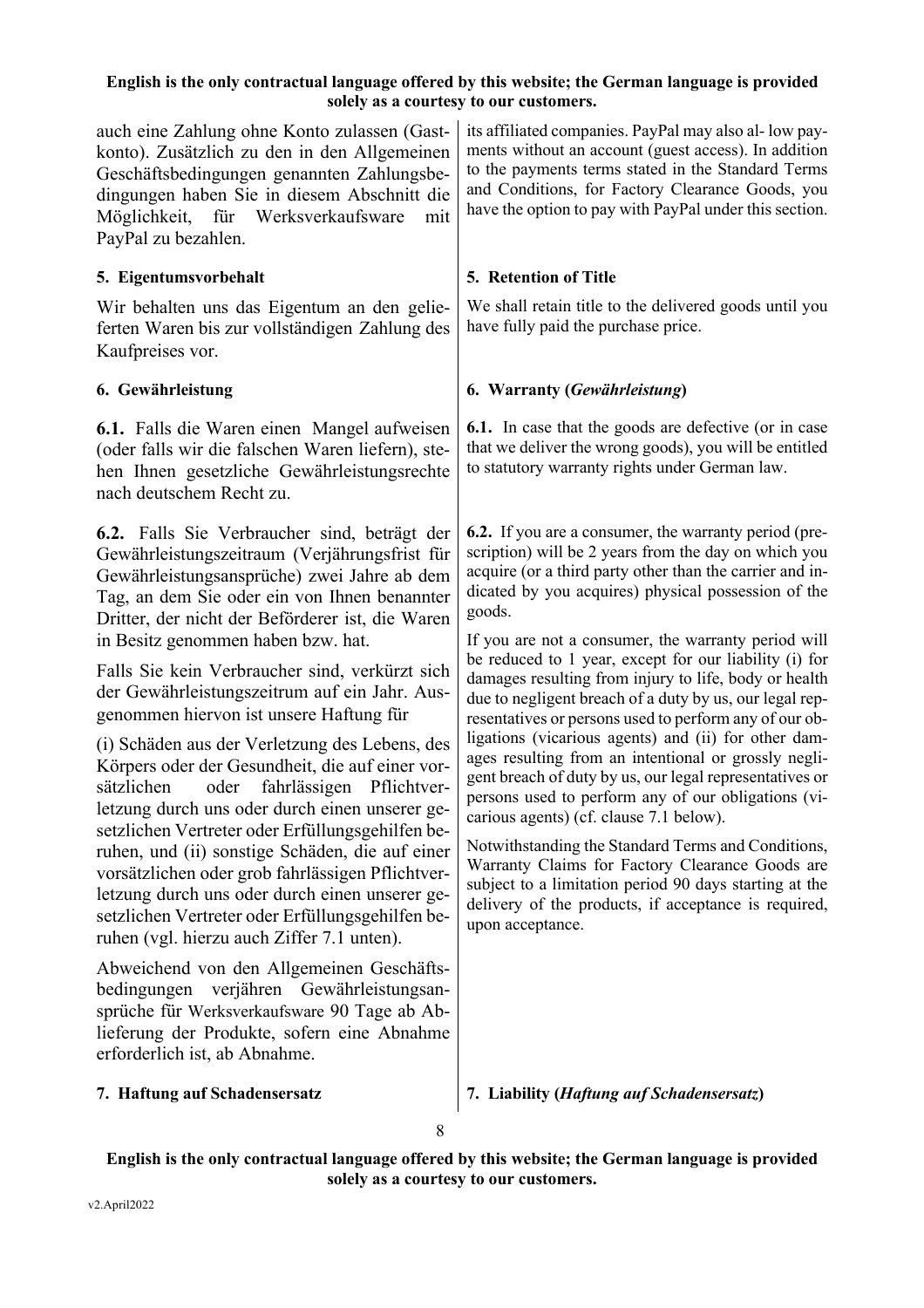**7.1.** Wir haften unbeschränkt nach den gesetzlichen Vorschriften für (i) Schäden aus der Verletzung des Lebens, des Körpers oder der Gesundheit, die auf einer vorsätzlichen oder fahrlässigen Pflichtverletzung durch uns oder durch einen unserer gesetzlichen Vertreter oder Erfüllungsgehilfen beruhen, und (ii) sonstige Schäden, die auf einer vorsätzlichen oder grob fahrlässigen Pflichtverletzung durch uns oder durch einen unserer gesetzlichen Vertreter oder Erfüllungsgehilfen beruhen.

**7.2.** Soweit wir Hersteller sind oder als solcher gelten, haften wir auch nach den Vorschriften des Produkthaftungsgesetzes bzw. anderen anwendbaren Umsetzungen der Richtlinie 85/374/EWG des Rates vom 25. Juli 1985 zur Angleichung der Rechts- und Verwaltungsvorschriften der Mitgliedstaaten über die Haftung für fehlerhafte Produkte in nationales Recht. Unsere Haftung nach den Ziffern 7.1 oben und 7.3 bis 7.4 unten bleibt hiervon unberührt.

**7.3.** Falls wir eine besondere Garantie oder eine andere verschuldensunabhängige Haftung versprochen haben, haften wir insoweit im Rahmen der Bedingungen dieses Versprechens bzw., soweit aus diesen nichts hervor geht, nach den gesetzlichen Vorschriften. Unsere Haftung nach den Ziffern 7.1 bis 7.2 oben und 7.4 unten bleibt hiervon unberührt.

**7.4.** Wir haften ferner für Schäden aus einer fahrlässigen Verletzung einer Vertragspflicht, deren Erfüllung die ordnungsgemäße Durchführung des Vertrags überhaupt erst ermöglicht und auf deren Einhaltung der Vertragspartner regelmäßig vertraut und vertrauen darf, (sog. "Kardinalpflichten") durch uns oder durch einen unserer gesetzlichen Vertreter oder Erfüllungsgehilfen. Unsere Haftung ist in diesem Fall jedoch auf Schäden beschränkt, die vertragstypisch und bei Vertragsschluss vorhersehbar sind, soweit sich aus Ziffern 7.1 bis 7.3 oben keine höhere Haftung ergibt.

**7.1.** We shall be fully liable according to statutory provisions (i) for damages resulting from injury to life, body or health due to negligent breach of duty by us, our legal representatives or persons used to perform any of our obligations (vicarious agents), and (ii) for other damages resulting from an intentional or grossly negligent breach of duty by us, our legal representatives or persons used to perform any of our obligations (vicarious agents).

**7.2.** Insofar as we are the producer or deemed to be the producer, we shall also be liable according to the provisions of the German Product Liability Act (Produkthaftungsgesetz) and/or, as applicable, other national transpositions of the Council Directive 85/374/EEC of 25 July 1985 on the approximation of the laws, regulations and administrative provisions of the EU Member States concerning liability for defective products. Our liability according to clauses 7.1 above and 7.3 to 7.4 below shall remain unaffected.

**7.3.** Should we have furnished a separate guaran- tee or have promised any other form of strict liability, we shall be liable according to the terms of such guarantee or promise or, where and insofar the guarantee or promise is silent, according to statutory provisions. Our liability according to clauses 7.1 to 7.2 above and 7.4 below shall remain unaffected.

**7.4.** We shall further be liable for damages resulting from a negligent breach of a contractual obligation the fulfilment of which is a prerequisite for the proper performance of the contract, and on the fulfilment of which you will typically rely and can reason- ably rely (so-called essential obligations), by us, our legal representatives or persons used to perform any of our obligations (vicarious agents). However, our respective liability shall be limited to the amount of damages that is typical for the type of contract and foreseeable upon conclusion of the contract, provided that there is no more extensive liability under clauses 7.1 to 7.3 above.

9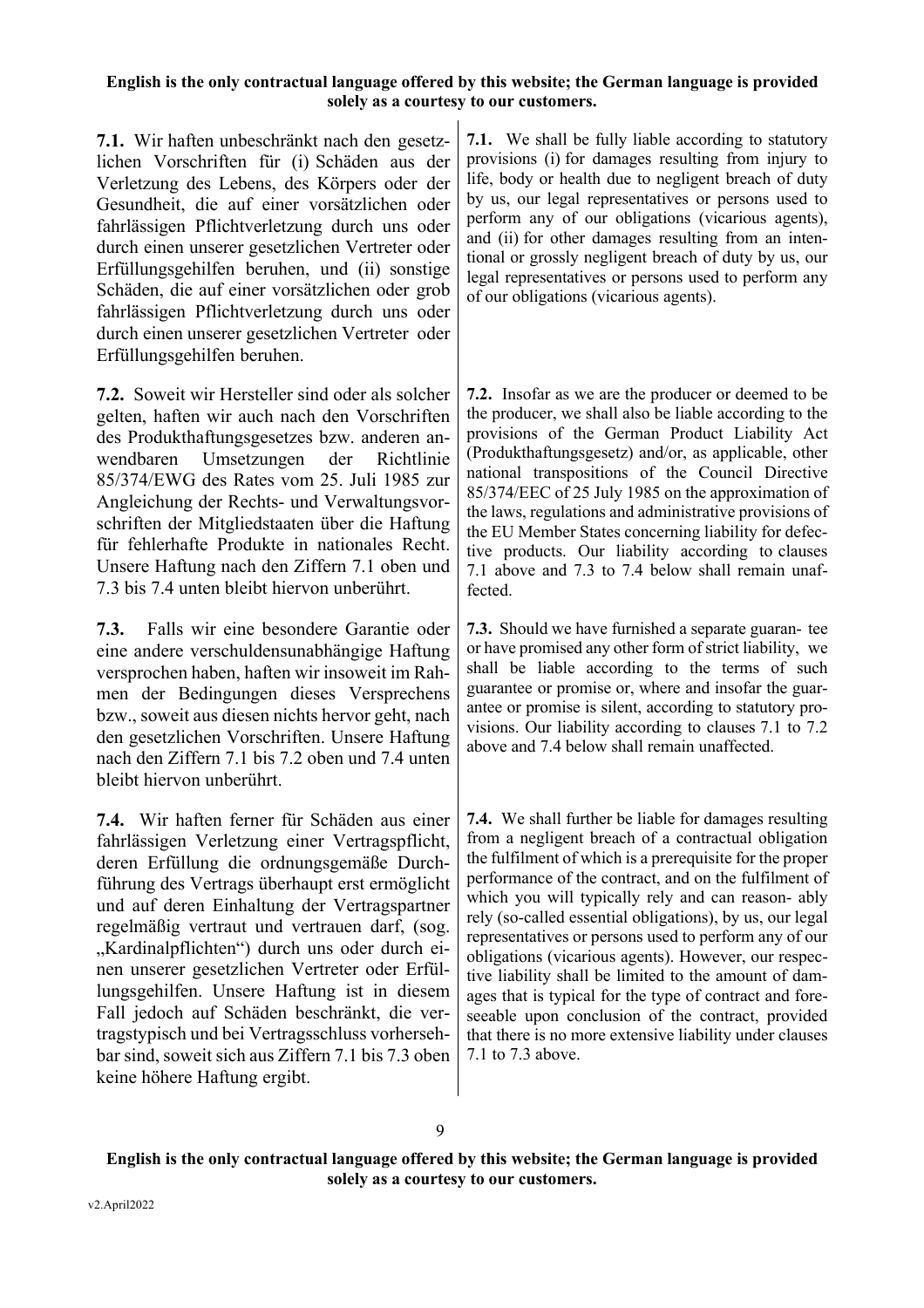**7.5.** In allen andere Fällen ist unsere Haftung auf Schadensersatz gleich aus welchem Rechtsgrund ausgeschlossen.

**7.6.** Der Haftungsausschluss nach dieser Ziffer 7 gilt entsprechend zugunsten unserer gesetzlichen Vertreter und Organe.

# **8. Verschiedenes 8. Miscellaneous**

# **8.1. Aufrechnung und Zurückbehaltungsrecht 8.1. Offset and right of retention**

**8.1.1.** Sie dürfen unsere Forderungen nur mit eigenen Gegenforderungen aufrechnen, wenn diese (i) aus dem gleichen vertraglichen Verhältnis herrühren, oder (ii) von uns nicht bestritten wurden, rechtskräftig festgestellt wurden oder entscheidungsreif sind.

**8.1.2.** Ihnen steht ein Zurückbehaltungsrecht gegen unsere Ansprüche nur insoweit zu, als dieses sich aus Ansprüchen aus dem gleichen vertraglichen Verhältnis herrührt.

Sie dürfen diesen Vertrag und Ihre Rechte hieraus nicht ohne unsere vorherige schriftliche Zustimmung ganz oder teilweise abtreten, weiterveräußern oder sonst an Dritte übertragen. Falls Sie jedoch Kaufmann im Sinne des § 1 des Handelsgesetzbuches sind, bleibt § 354a des Handelsgesetzbuches unberührt.

# **8.3. Übersetzungen 8.3. Translations**

Wir können nach unserem Ermessen Übersetzungen dieser AGB in andere Sprachen erstellen. In diesem Fall sind nur die AGB in der Sprachfassung verbindlich, in der Sie den Bestellprozess durchlaufen haben und in der Sie uns ihre Bestellung durch Aktivieren der Schaltfläche bzw. "kostenpflichtig bestellen" übermittelt haben.

**7.5.** In all other cases, our liability for damages under any theory of law shall be excluded.

**7.6.** The limitation of liability under this clause 7 shall also be applicable mutatis mutandis for the benefit of our legal representatives and executive bodies.

**8.1.1.** You are entitled to offset your claims against our claims only in the case that your claims (i) originate from the same contractual relationship, or (ii) have not been contested by us, have been recognized by a competent court without further legal re- course, or have been established and are ready for decision by a court.

**8.1.2.** You are entitled to exercise a right of retention vis-à-vis our claims only if such right of retention is based on your claims originating from the same contractual relationship as our claim.

# **8.2. Keine Abtretung 8.2. No Assignment by you**

The contract and the rights pertaining thereto may not be assigned, resold, or otherwise transferred in whole or in part by you without our prior written con- sent. However, should you be a merchant (Kaufmann) within the meaning of § 1 of the German Commercial Code (Handelsgesetzbuch), § 354a of the German Commercial Code (Handelsgesetzbuch) shall remain unaffected.

We may, at our option, make available translations of these T&Cs into other languages. In this case, only the T&Cs in the language in which you have followed the ordering process on our website and submitted us your order by activating the "order with an obligation to pay" button shall be binding.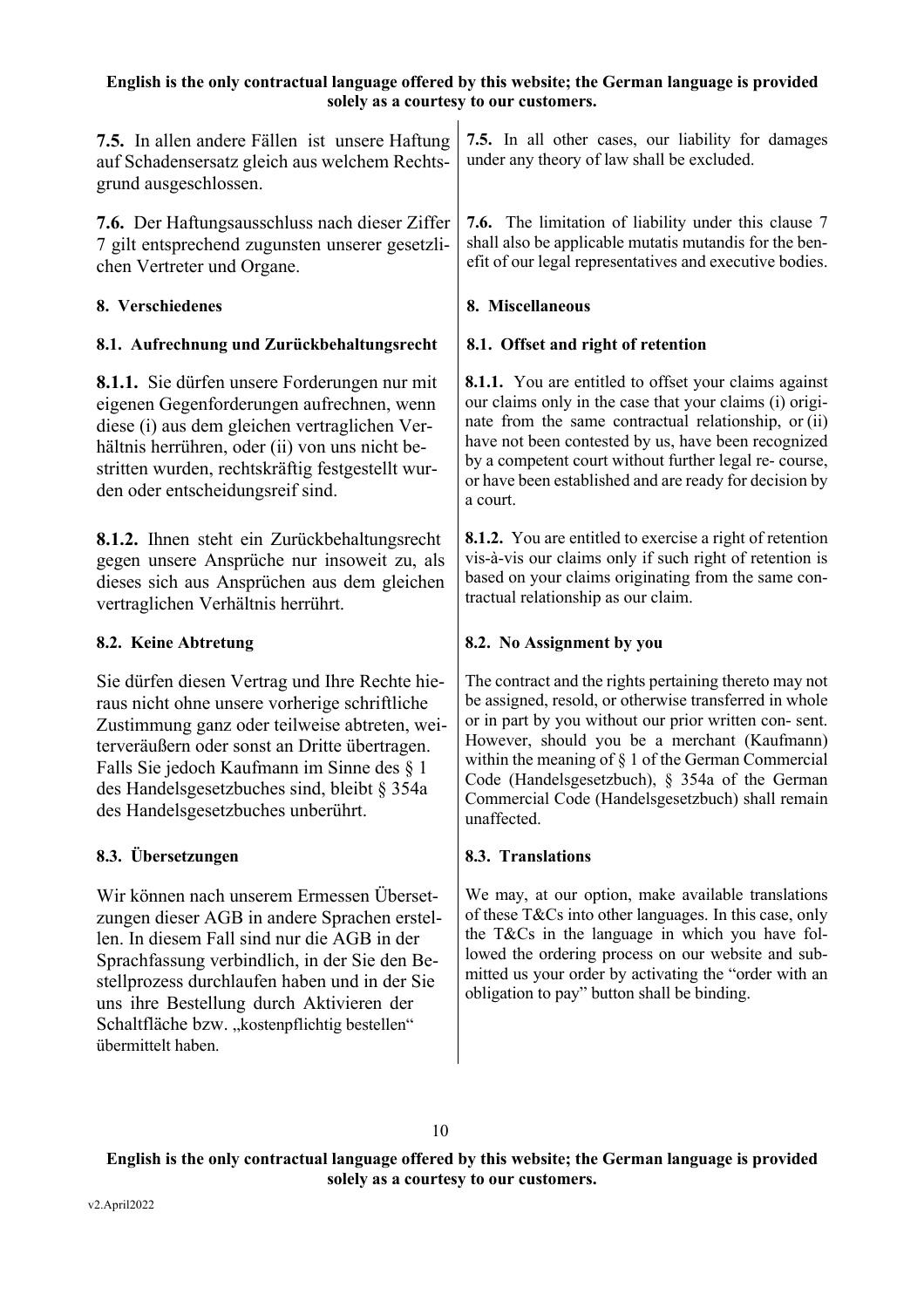# **8.4. Anwendbares Recht; Gerichtsstand und Alternative Streitbeilegung**

**8.4.1.** Dieses Vertragsverhältnis unterliegt dem materiellen Recht der Bundesrepublik Deutschland. Das Übereinkommen der Vereinten Nationen über Verträge über den internationalen Warenkauf (UN-Kaufrecht; CISG) findet keine Anwendung. Falls Sie Verbraucher sind, sind bleiben jedoch Rechte, die Ihnen nach den an Ihrem Wohnsitz geltenden gesetzlichen Vorschriften zustehen, und die nicht vertraglich ausgeschlossen werden können, unberührt.

**8.4.2.** Sofern Sie kein Verbraucher sind, sind die für Holzkirchen örtlich zuständigen Gerichte ausschließlich für Streitigkeiten aus oder im Zusammenhang mit dem Vertrag bzw. diesen AGB zuständig. Wir bleiben jedoch berechtigt, Ansprüche gegen Sie an Ihrem allgemeinen Gerichtsstand geltend zu machen.

**8.4.3.** Die Europäische Kommission stellt eine Plattform zur Online-Streitbeilegung (OS) nach Art. 14 Abs. 1 der Verordnung (EU) Nr. 524/2013 bereit, die Sie unter

<http://ec.europa.eu/consumers/odr/> finden.

Wir sind darüber hinaus zur Teilnahme an einem Streitbeilegungsverfahren vor einer Verbraucherschlichtungsstelle im Sinne des deutschen Verbraucherstreitbeilegungsgesetz (VSBG) weder verpflichtet noch bereit.

# **Anhang: Muster-Widerrufsformular**

- (Wenn Sie den Vertrag widerrufen wollen, dann füllen Sie bitte dieses Formular aus und senden Sie es zurück.)
- − An Electronic Theatre Controls GmbH, Ohmstraße 1-3, 83607 Holzkirchen,

Deutschland (Fax: +49 8024 4700-[300],E-Mail: Shop.eu @etcconnect.com):

− Hiermit widerrufe(n) ich/wir (\*) den von mir/uns (\*) abgeschlossenen Vertrag

# **8.4. Choice of Law; Venue and Alternative Dispute Resolution**

**8.4.1.** The contractual relationship between you and us is subject to the substantive laws of the Federal Republic of Germany. The application of the UN Convention on Contracts for the International Sale of Goods (CISG; Vienna Convention) is excluded. Notwithstanding, if you are a consumer, you shall not be deprived of the protection afforded to you by pro- visions that cannot be derogated from by agreement by virtue of the law of the country in which you have your habitual residence.

**8.4.2.** Unless you are a consumer, the courts having jurisdiction in Holzkirchen, Germany shall be the exclusive venue with regard to any dispute arising out of or in connection with the contract or these T&Cs. We shall, however, remain entitled to bring an action against you before the courts of your habitual residence.

**8.4.3.** The European Commission operates a platform for online dispute resolution (ODR) according to Art. 14(1) of Regulation (EU) No. 524/2013, which can be accessed at <http://ec.europa.eu/consumers/odr/>.

We are not legally required or prepared to additionally participate in dispute resolution procedures before a consumer arbitration board as provided for by the German Consumer Dispute Resolution Act (Verbraucherstreitbeilegungsgesetz; VSBG).

# **Annex: Model withdrawal form**

(complete and return this form only if you are a consumer and wish to withdraw from the contract)

− To Electronic Theatre Controls GmbH, Ohmstrasse 1-3, 83607 Holzkirchen, Germany

 $(fax: +49 \qquad 8024 \qquad 4700-[300],$ email:

Shop.eu@etcconnect.com):

11